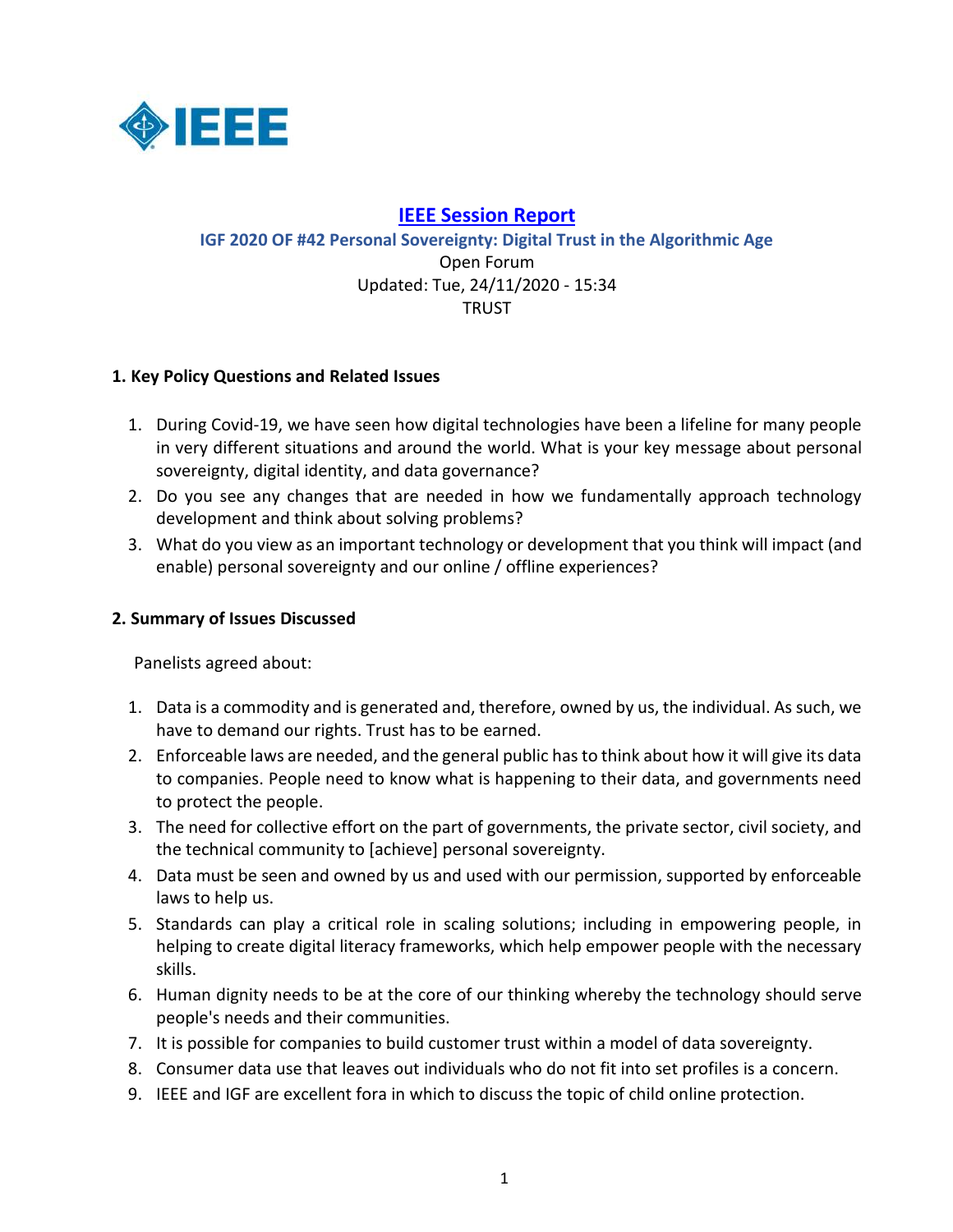

### **3. Key Takeaways**

- 1. All actors, including governments, the private sector, the technical community, and civil society, must work **together collaboratively to create tools for citizens**, such as data governance frameworks and machine readable privacy terms for all, to place citizens at the center of their data and to empower them to advocate for their personal sovereignty.
- 2. AI is being used to measure trends for business, but analysis of trends in health or trends in humanitarian issues **will not happen unless driven by citizens**. One such issue is child online protection, and the panelists agreed that IEEE and the IGF are excellent fora in which to discuss the topic.
- 3. IEEE helps to educate about the crucial role of **standards in helping to create these ecosystems and tools for citizens**: Standards are building blocks that can make best practices more accessible to all actors in society.
- 4. Currently available technologies, along with related IEEE communities and standards, **can be used to empower Personal Sovereignty** to become ubiquitous in the age of the algorithm.

## **4. Policy Recommendations or Suggestions for the Way Forward**

**1. What policy sector(s) does this fall under? (leave blank if not sure):**

Technical Overarching governance issues

### **Issue and Recommendation:**

A model of data sovereignty, built collaboratively by all relevant actors, is needed to create digital literacy frameworks - such as machine readable privacy terms - that serve to build trust among all stakeholders. Every individual or entity is invited to participate in IEEE's standardization work: As a global, consensus building standards development body, the IEEE Standards Association (IEEE SA) is committed to increasing trust in the specific sector of A/IS and their underlying and related technologies: Through appropriate standards and other consensus-built products that contribute to transparency, education at all levels of expertise, technical community building and partnerships across regions and nations, thus serving humanity. IEEE offers a process that provides an opportunity for all stakeholders to participate in an open and transparent manner on the key issues, and to work together, in a consensusdriven process, to develop tangible and actionable resources and programs.

# **Who should take it?:**

Governments and the private sector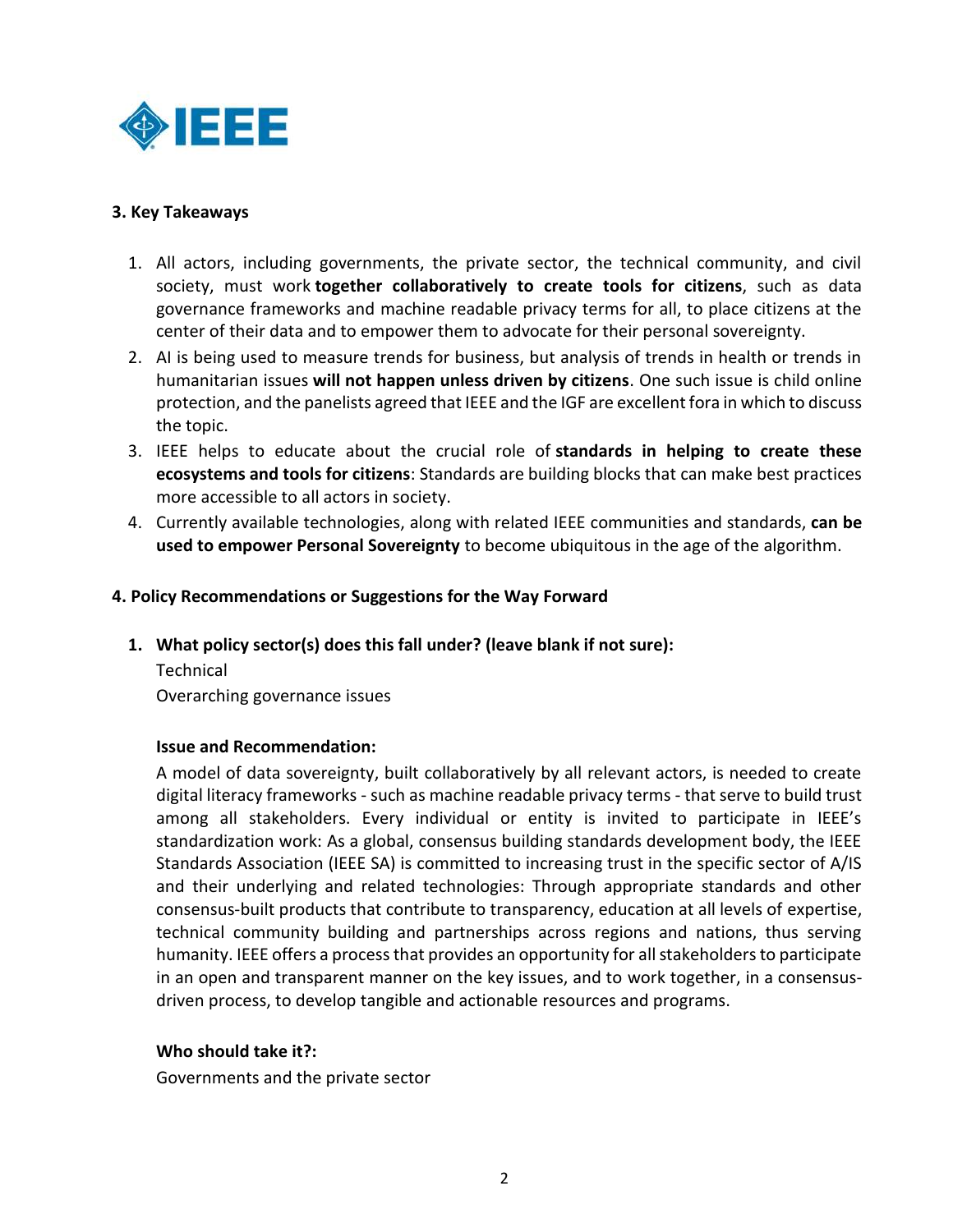

# **2. What policy sector(s) does this fall under? (leave blank if not sure):**

Overarching governance issues

#### **Issue and Recommendation:**

Society can evolve the logic of a physical passport to a digital framework where people can be placed at the center of their data. The creation of privacy by design-focused legislation allows individuals (or their caregivers) to better understand and influence the collection and use of their (or their children's) data. This alleviates the current lack of data sovereignty tools, such as data governance frameworks and machine readable privacy terms for all, and empowers citizens to access, curate, and share their data as they choose.

### **Who should take it?**

Government and the private sector

#### **5. Other Initiatives Addressing the Session Issues**

#### **1. Initiative:**

Digital Inclusion, Identity, Trust, and Agency: [https://standards.ieee.org/industry](https://standards.ieee.org/industry-connections/diita/index.html)[connections/diita/index.html](https://standards.ieee.org/industry-connections/diita/index.html)

Driving innovation by identifying technology solutions that enable all to participate online without barriers and building consensus in the market The IEEE Global Initiative on Artificial and Intelligent Systems: [https://standards.ieee.org/industry-connections/ec/autonomous](https://standards.ieee.org/industry-connections/ec/autonomous-systems.html)[systems.html.](https://standards.ieee.org/industry-connections/ec/autonomous-systems.html) Its mission is to ensure every stakeholder involved in the design and development of autonomous and intelligent systems is educated, trained, and empowered to prioritize ethical considerations so that these technologies are advanced for the benefit of humanity.

IEEE Standards Association Statement of Intention:

[https://standards.ieee.org/content/dam/ieee-](https://standards.ieee.org/content/dam/ieee-standards/standards/web/documents/other/ethical-considerations-ai-as-29mar2018.pdf)

[standards/standards/web/documents/other/ethical-considerations-ai-as-29mar2018.pdf](https://standards.ieee.org/content/dam/ieee-standards/standards/web/documents/other/ethical-considerations-ai-as-29mar2018.pdf)

IEEE's Role in Addressing Ethical Considerations of Autonomous and Intelligent Systems (A/IS) The Open Community for Ethics in Autonomous and Intelligent Systems (OCEANIS): [https://ethicsstandards.org.](https://ethicsstandards.org/) A Global Forum for discussion, debate and collaboration for organizations interested in the development and use of standards to further the development of autonomous and intelligent systems.

The Ethics Certification Program for Autonomous and Intelligent Systems (ECPAIS): <https://standards.ieee.org/industry-connections/ecpais.html>

Developing metrics and processes towards the implementation of a certification methodology addressing transparency, accountability, and algorithmic bias.